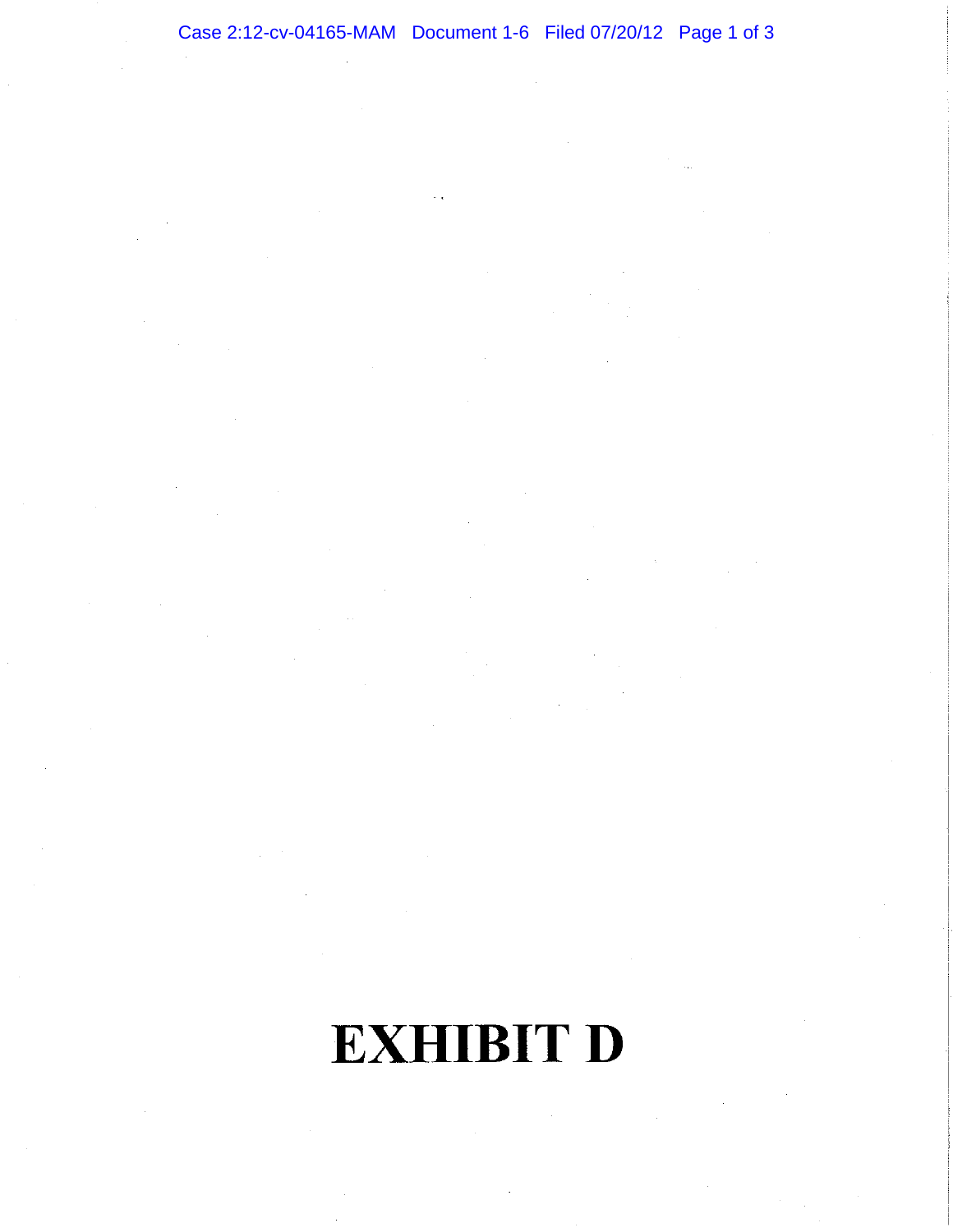**Pennsylvania Professional Soccer LLC 2501 Seaport Drive, Switch House, Suite 500 Chester, PA 19013** 

June 13,2012

Piotr Nowak 112 1<sup>st</sup> Avenue North Naples, FL 34102

Dear Piotr:

Reference is hereby made to that certain (i) Manager Employment Agreement between Pennsylvania Professional Soccer LLC ("Club") and Piotr Nowak ("Manager"), dated June 1, 2009, as amended (the "Employment Agreement") and (ii) Agreement between Club and Pino Sports, LLC, a Florida limited liability company ("Pino"), dated June 1, 2009, as amended (the "Pino Agreement"). Capitalized terms used but not defined in this letter have the meanings given to them in the Employment Agreement.

Club hereby notifies Manager that it is terminating the Employment Agrecment, and Manager's employment thereunder, for cause pursuant to Paragraph !II(A) due to:

- 1. various material breaches of Leaguc Rules (including the League's Collective Bargaining Agreement), including physical confrontations with players and officials during a Team game resulting in a fine and multi-game suspension, interfering with the rights of Team players to contact the players' union with concerns, subjecting Team players to inappropriate hazing activities and engaging in behavior that put the health and safety of Team players at risk.
- 2. material brcaches of the Employment Agreement, including engaging in discussions regarding, and otherwise actively seeking, employment by other professional socccr teams in Europe and making disparaging remarks to third parties regarding Club, its management and its owncrship.
- 3. demonstrating gross negligence, including putting the health and safety of Team players at risk by requiring injured players to participate in strenuous training activities, not allowing players to **have water during such activities despite temperatures in excess of 80 degrees, ignoring the**  advice of the head athletic trainer regarding which players are healthy enough to play in games and participate in training sessions and creating an atmosphere where medical issues should be hid from medical staff and not treated.
- 4. committing actions that have reflected in a materially adverse manner on the integrity, reputation and goodwill of Club and the Team (in the eyes of the League, U.S. Soccer, current and potential Team players, sponsors and fans), including the unusually harsh treatment of players described above, actions during Team games that have resulted in fines and suspensions, the multiple breaches of League Rules and a discussion (by you or your agent on your behalf) with the head of U.S. Soccer that was in very poor taste and leti a very bad impression with U.S. Soccer.
- 5. multiple incidents of insubordination with respect to the Club's Chief Executive Officer, including claiming at one point (in direct contradiction to the terms of the Employment Agreement) that he does not report to the Club's Chief Executive Officer.